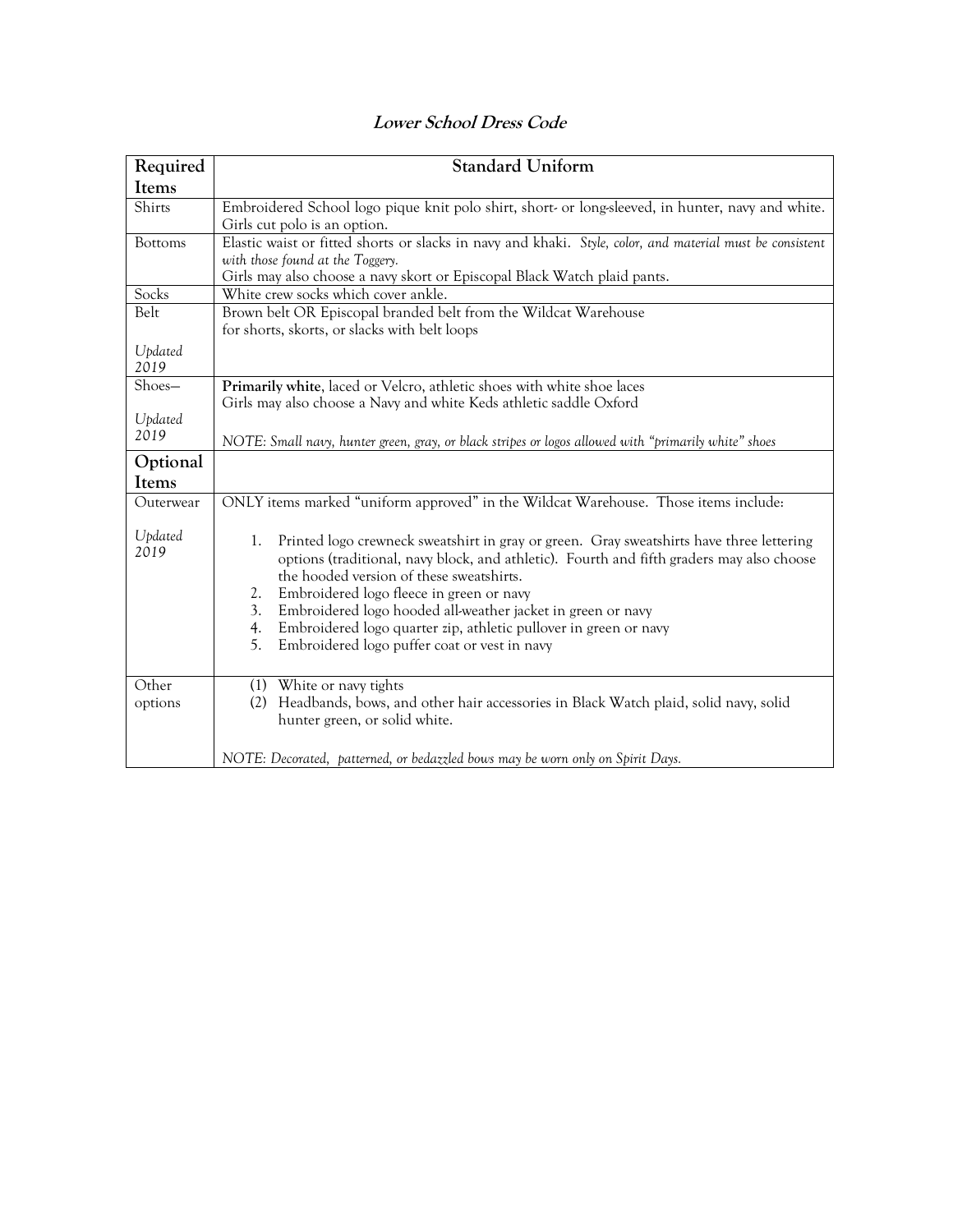| Pre-Kindergarten, Kindergarten, and First Grade Dress Uniform<br>Option A or Option B will be designated for all field trips and special events. |                                              |                               |                                                            |  |  |
|--------------------------------------------------------------------------------------------------------------------------------------------------|----------------------------------------------|-------------------------------|------------------------------------------------------------|--|--|
| Pre-K, K and First Grade Girls                                                                                                                   |                                              | Pre-K, K and First Grade Boys |                                                            |  |  |
| Option A:                                                                                                                                        | #50 Episcopal Black Watch plaid jumper,      | Option                        | Embroidered School logo hunter green vest with             |  |  |
|                                                                                                                                                  | piped Peter Pan short-sleeved blouse, white  | A:                            | white knit, short-sleeved polo shirt, navy pants, navy     |  |  |
|                                                                                                                                                  | crew socks and navy T-strap or Mary Janes by |                               | socks and dirty bucks                                      |  |  |
|                                                                                                                                                  | Jumping Jacks                                |                               | (Brown belt $-$ if wearing pants that are fitted with belt |  |  |
|                                                                                                                                                  |                                              |                               | $\{$ loops $)$                                             |  |  |
| Option B:                                                                                                                                        | #50 Episcopal Black Watch plaid jumper,      | Option                        | Embroidered School logo hunter green vest with             |  |  |
|                                                                                                                                                  | piped Peter Pan short-sleeved blouse, white  | B <sub>i</sub>                | white knit long-sleeved polo shirt, navy pants, navy       |  |  |
|                                                                                                                                                  | tights and approved navy T-strap or Mary     |                               | socks and dirty bucks                                      |  |  |
|                                                                                                                                                  | Janes, and embroidered School logo crewneck  |                               | (Brown belt $-$ if wearing pants that are fitted with belt |  |  |
|                                                                                                                                                  | button front cardigan in green               |                               | $\{$ loops $)$                                             |  |  |
| Optional                                                                                                                                         | Plain white-long sleeved blouse              |                               |                                                            |  |  |
| Items:                                                                                                                                           | Headbands, bows, and other hair accessories  |                               |                                                            |  |  |
|                                                                                                                                                  | in Black Watch plaid, navy, or hunter green  |                               |                                                            |  |  |

| Second through Fifth Grade Dress Uniform<br>Option A or Option B will be designated for all field trips and special events. |                                                                                                                                                                                                            |                                 |                                                                                                                                                                                                                                          |  |  |
|-----------------------------------------------------------------------------------------------------------------------------|------------------------------------------------------------------------------------------------------------------------------------------------------------------------------------------------------------|---------------------------------|------------------------------------------------------------------------------------------------------------------------------------------------------------------------------------------------------------------------------------------|--|--|
| Second through Fifth Grade Girls                                                                                            |                                                                                                                                                                                                            | Second through Fifth Grade Boys |                                                                                                                                                                                                                                          |  |  |
| Option A:                                                                                                                   | #90 Episcopal Black Watch plaid jumper with<br>plaid tie, white middie blouse, white crew<br>socks and approved navy Mary Janes.                                                                           | Option A:                       | Embroidered School logo hunter green vest,<br>solid white, Oxford cloth long-sleeved button<br>front shirt, navy pants, navy socks, brown belt,<br>and dirty bucks<br>(Brown belt – if wearing pants that are fitted with<br>belt loops) |  |  |
| Option B:                                                                                                                   | #90 Episcopal Black Watch plain jumper<br>with plaid tie, white middie blouse,<br>white tights, navy Mary Janes by Jumping<br>Jacks and embroidered School logo crewneck<br>button front cardigan in green | Option B:                       |                                                                                                                                                                                                                                          |  |  |
| Optional<br>Items:                                                                                                          | Headbands, bows, and other hair accessories<br>in Black Watch plaid, navy, or hunter green                                                                                                                 |                                 |                                                                                                                                                                                                                                          |  |  |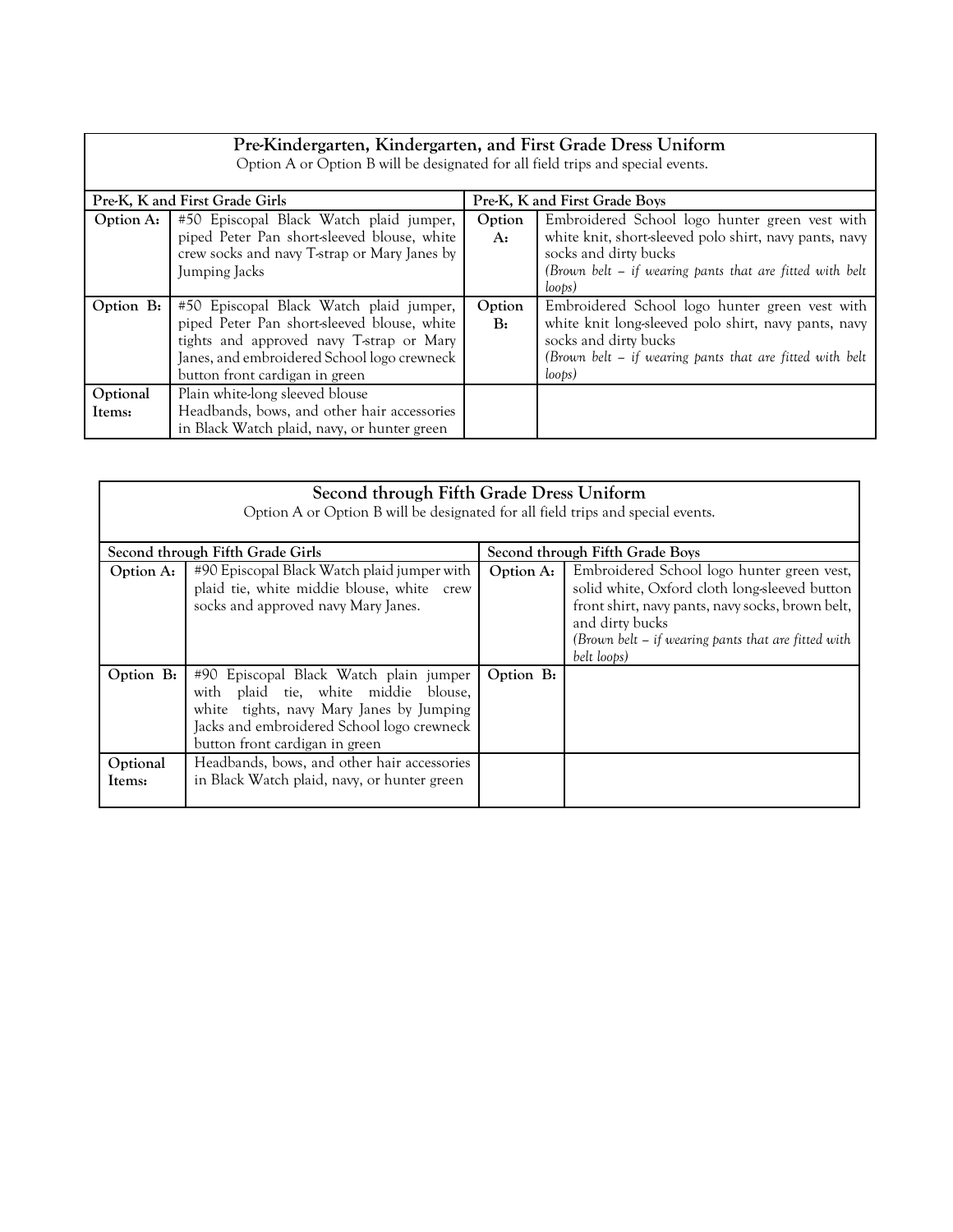| Required                  | <b>Standard Uniform</b>                                                                                                                                                                                                                                                                                                                                                                                                                                                                |  |  |  |
|---------------------------|----------------------------------------------------------------------------------------------------------------------------------------------------------------------------------------------------------------------------------------------------------------------------------------------------------------------------------------------------------------------------------------------------------------------------------------------------------------------------------------|--|--|--|
| Items                     |                                                                                                                                                                                                                                                                                                                                                                                                                                                                                        |  |  |  |
| Shirts                    | Embroidered School logo pique knit polo shirt, short or long-sleeved, in hunter, navy and white<br>(Girls cut polo is an option).<br><b>OR</b><br>White, buttoned-down collar, button front, long-sleeved shirt                                                                                                                                                                                                                                                                        |  |  |  |
| <b>Bottoms</b>            | Khaki slacks, with or without pleats<br>Style, color and material must be consistent with those found at the Toggery.<br><b>OR</b><br>Episcopal Black Watch plaid skirt with four box pleats<br>Skirt length should be no more than 3 in. above the knee when kneeling.                                                                                                                                                                                                                |  |  |  |
| Socks                     | Visible solid navy, brown, black, khaki, or white with long pants<br>White crew socks which cover ankle with skirts.                                                                                                                                                                                                                                                                                                                                                                   |  |  |  |
| Belt                      | Solid brown, cordovan, or black leather belt for pants<br><b>OR</b>                                                                                                                                                                                                                                                                                                                                                                                                                    |  |  |  |
| Updated<br>2019           | Episcopal branded belt from the Wildcat Warehouse                                                                                                                                                                                                                                                                                                                                                                                                                                      |  |  |  |
| Shoes-<br>Updated<br>2019 | Primarily white, laced or Velcro, athletic shoes with white shoe laces<br><b>OR</b><br>Solid dark brown leather Topsiders-style shoes                                                                                                                                                                                                                                                                                                                                                  |  |  |  |
| Optional<br>Items         | NOTE: Small navy, hunter green, gray, or black stripes or logos allowed with "primarily white" shoes                                                                                                                                                                                                                                                                                                                                                                                   |  |  |  |
| Outerwear                 | ONLY items marked uniform approved in the Wildcat Warehouse. Those items include:                                                                                                                                                                                                                                                                                                                                                                                                      |  |  |  |
| Updated<br>2019           | Printed logo crewneck or hooded sweatshirt in gray or green. Gray sweatshirts have<br>1.<br>three lettering options (traditional, navy block, and athletic)<br>2.<br>Embroidered logo fleece in green or navy<br>3.<br>Embroidered logo hooded all-weather jacket in green or navy<br>Embroidered logo quarter zip, athletic pullover in green or navy<br>4.<br>5.<br>Embroidered logo puffer coat or vest in navy<br>Embroidered logo white fleece with green striping pullover<br>6. |  |  |  |
| Other<br>items            | Dark navy or black tights-no yoga pants.                                                                                                                                                                                                                                                                                                                                                                                                                                               |  |  |  |

## **Middle and Upper School Dress Code**